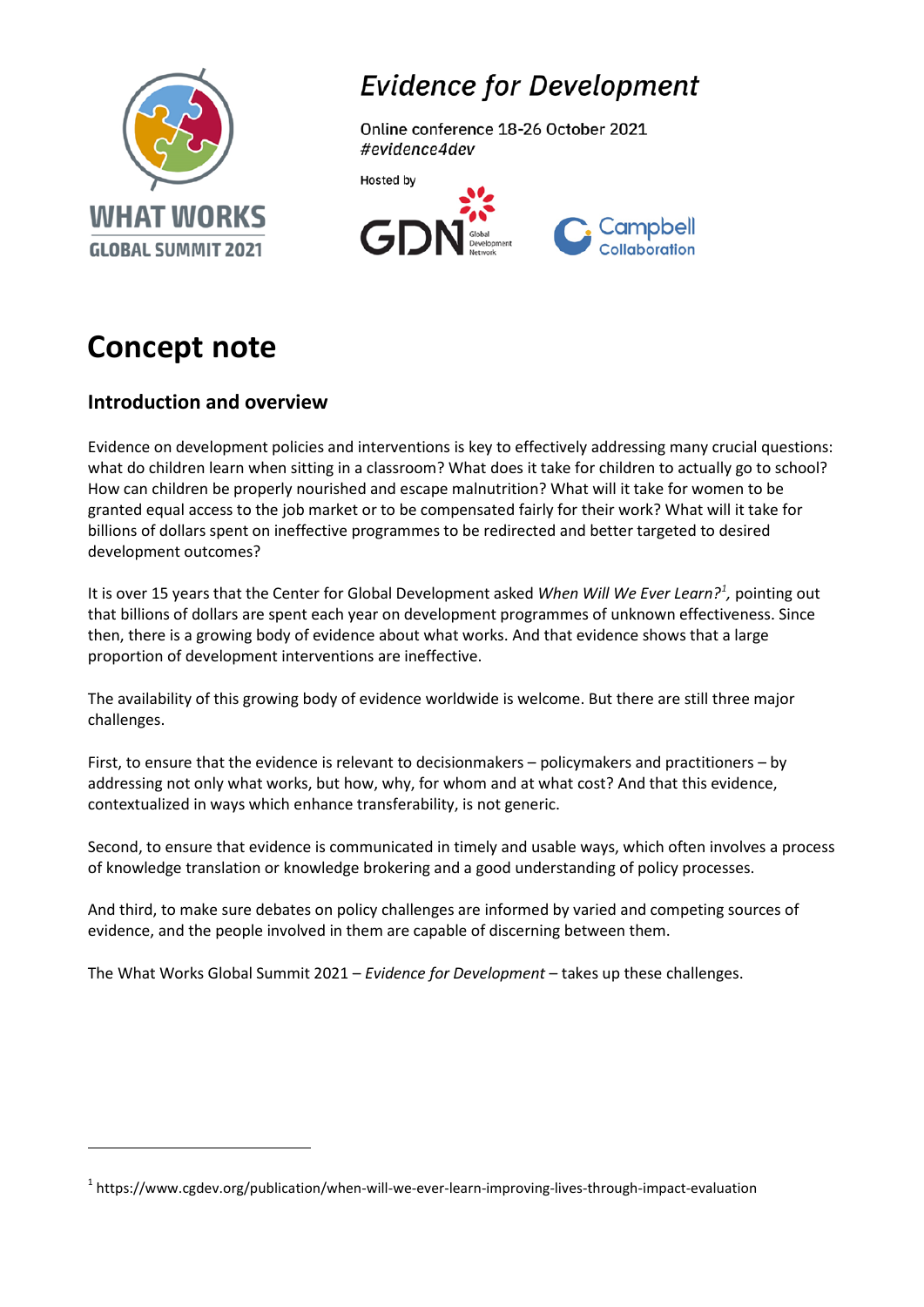# **About the conference**

The conference is an all-online event from 18-26 October 2021 encompassing both the annual Global Development Conference and the What Works Global Summit. Given the complementarity of our work, our members and target beneficiaries, the Campbell Collaboration and the Global Development Network have decided to co-host this flagship event for 2021.

Events include:

- Plenary sessions by leaders in the field of evidence for development
- Parallel sessions in a range of formats to encourage broad participation
- Rapid fire presentation sessions of the latest evidence for development
- An online poster session and presentations of competitively selected short videos
- A conference expo with information about the conference organizers and sponsors
- Virtual coffee table chat sessions for networking

## **Advisory panel**

An Advisory Panel is being formed of leading figures in evidence for development. The panel will help identify plenary speakers, identify conference themes and promote the event in their communities.

## **Conference themes**

Submissions are welcome on all development-related themes addressing 'what works, how, for whom and at what cost'. The conference will include sessions on the following issues:

- Innovative approaches to knowledge brokering
- Measuring Impact
- Innovative approaches to impact evaluation and evidence synthesis
- Assessing evidence claims
- Climate change, biodiversity and development
- Health-environment-economic wellbeing nexus
- Inequality and social inclusion
- Building resilience
- Gender
- Disability
- Ageing
- Social protection
- Mental health
- Better business practices
- Transitions (social, environmental, energy, political, economic)
- AI, big data, machine learning and development
- Industrial policy and productivity
- Youth employment
- Quality of education
- Crime and justice
- Child protection
- Governance and accountability

### **Key audiences**

The conference will target 400 participants, drawn from a diverse group of researchers, evaluators, policymakers, representatives of international organizations, civil society, development practitioners and the private sector.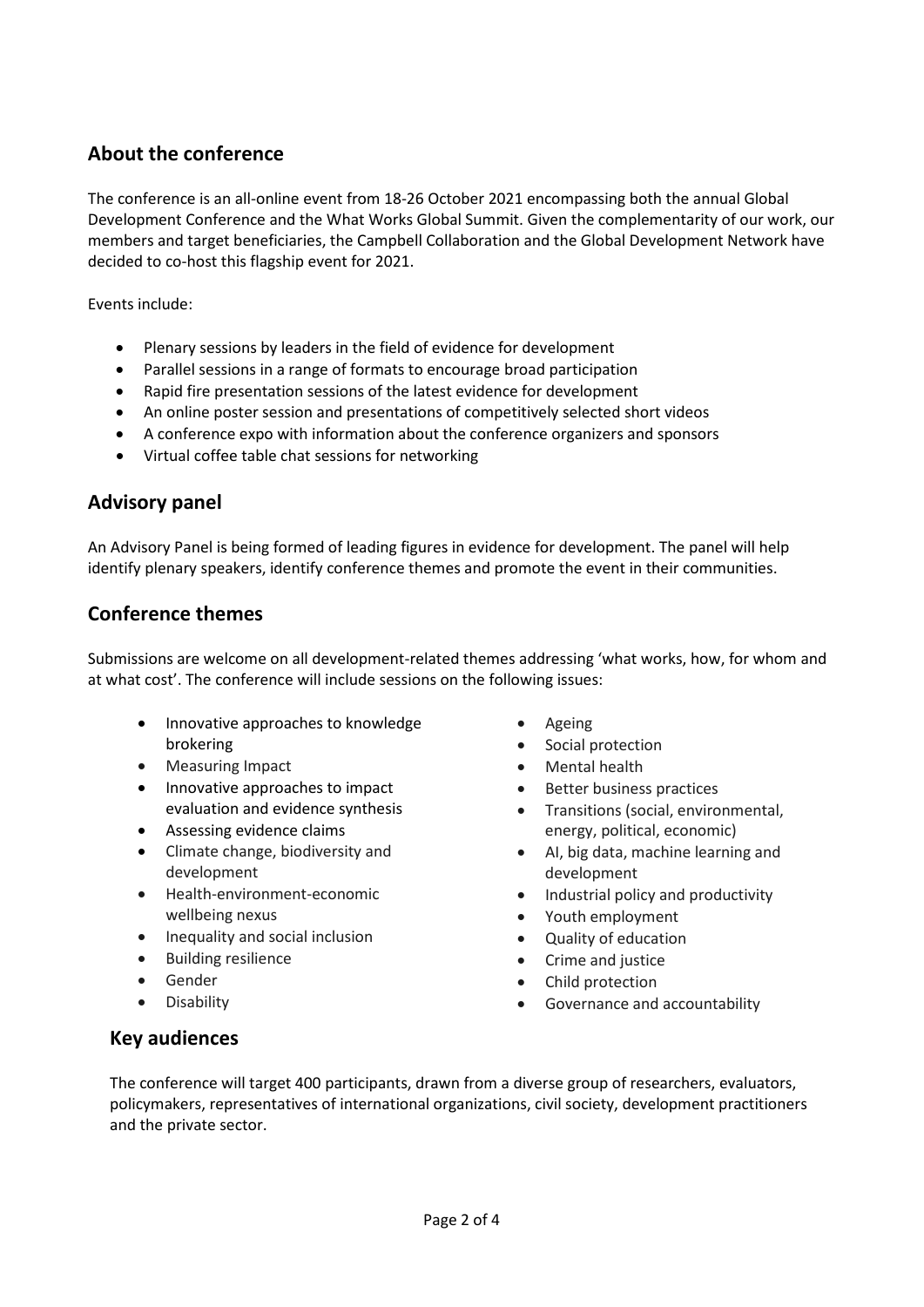# **Call for proposals**

A call for proposals has been issued for the following categories: individual presentations, panels, and posters. All submissions will be reviewed by a scientific committee with representatives from the Campbell Collaboration and Global Development Network. To see the full call for proposals, go to [www.gdn.int/evidence4dev](http://www.gdn.int/evidence4dev) (Apply by 22 April 2021).

## **Conference sponsorship**

Conference sponsorship is sought at three levels:

- Platinum sponsor: (US\$30,000): Name listed on conference website. Acknowledgement given in opening and closing plenaries. Thanks for sponsorship on social media. Space provided in Expo. Possibility to have a 'Meet the sponsor…' session. Have one guaranteed parallel session in the programme and a slot on one of the plenary sessions at no further charge, if desired. Sponsors are vetted by the organization committee.
- Gold sponsor (US\$10,000): Name listed on conference website. Acknowledgement given in opening and closing plenaries. Thanks for sponsorship on social media. Space provided in Expo. Have one guaranteed parallel session in the programme if desired. Sponsors are vetted by the organization committee.
- Session sponsor (US\$3,000): Name listed with the sponsored session. Space provided in Expo. Have one parallel session in the programme (subject to acceptance).

Please contact Ramona Angelescu Naqvi o[n rangelescu@gdn.int](mailto:rangelescu@gdn.int) or Howard White on [hwhite@campbellcollaboration.org](mailto:hwhite@campbellcollaboration.org)

### **About the conference organizers**

#### *Campbell Collaboration*

The Campbell Collaboration is an international research network supporting the production and use of rigorous evidence synthesis. Its journal, Campbell Systematic Reviews, publishes systematic reviews and evidence maps on a wide range of topics.

The What Works Global Summit is an opportunity for those working with the Campbell Collaboration around the world – Coordinating Groups, National and Regional Centres, networks, and authors – to talk about their work, hear from others, and engage with policy makers and practitioners.

#### *Global Development Network (GDN)*

GDN is a public international organization headquartered in New Delhi that supports high quality, policy-oriented, social science research in developing and transition countries to promote better lives. It provides researchers and research institutions with financial resources, global networking, as well as access to information, training, peer review and mentoring. GDN acts on the premise that better research leads to more informed policies and better, more inclusive development. Through its global platform, GDN connects social science researchers with policymakers and development stakeholders across the world.